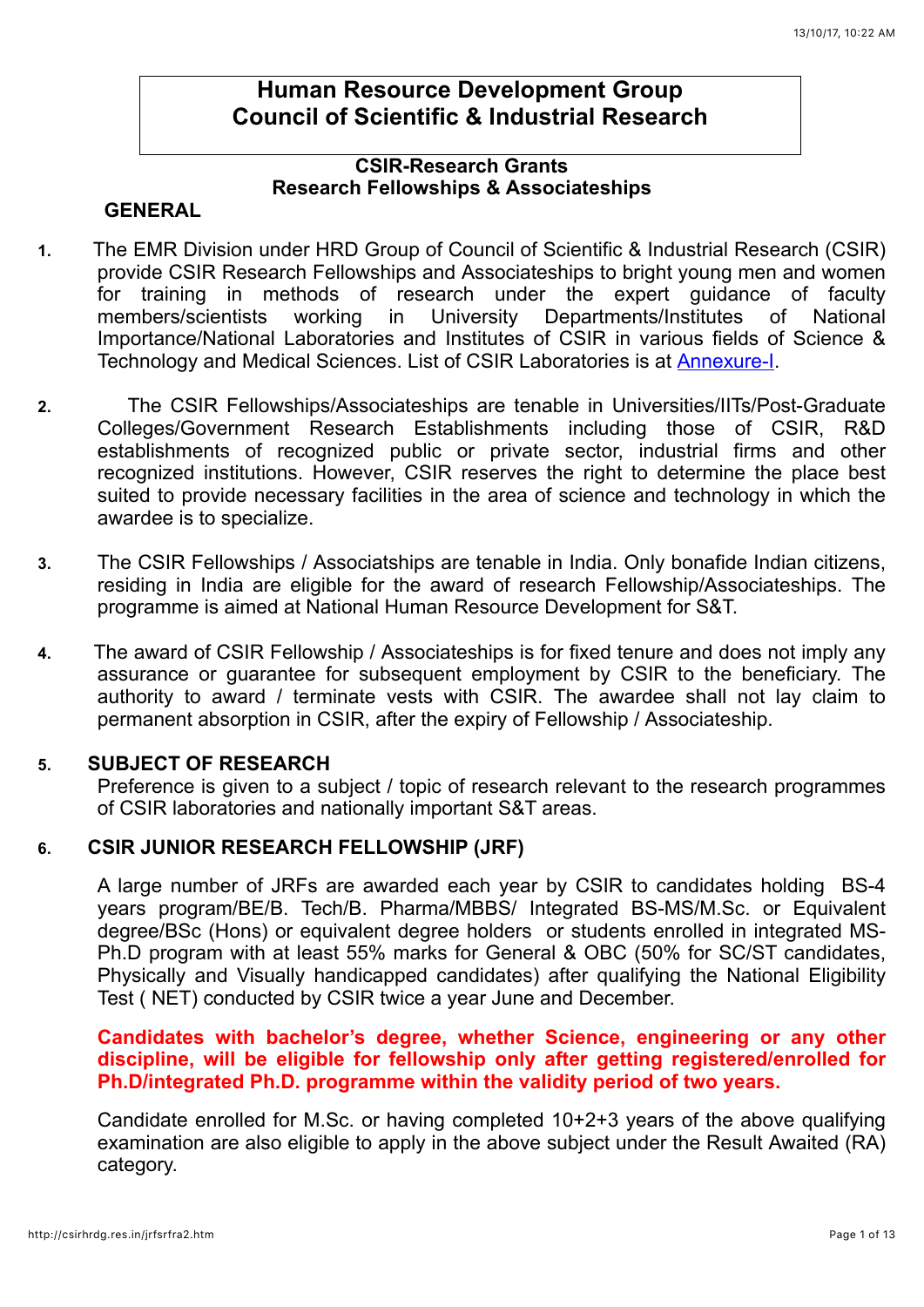### **7. APPLICATION PROCEDURE**

On-line applications for JRF-NET are invited twice a year on all India basis through press advertisement. The information with respect to inviting applications is also made available on HRDG website [\(www.csirhrdg.res.in](http://www.csirhrdg.res.in/)).

### **8. AGE LIMIT**

The upper age limit for applying for the award of JRF shall be 28 years, which is relaxed upto 5 years in the case of candidates belonging to Schedule Castes/Schedule Tribes/OBC, Physically Handicapped/Visually Handicapped and female applicants.

### **9. SELECTION PROCEDURE**

The Selection for award of JRF shall be made on the basis of a competitive written test called the National Eligibility Test (NET), conducted by CSIR at national level twice a year in the following areas (1) Chemical Sciences (2) Earth, Atmosphere, Ocean and Planetary Sciences (3) Life Sciences, (4) Mathematical Sciences, (5) Physical Sciences, and (6) Engineering Sciences. From June 2011, CSIR has introduced a Single MCQ (Multiple Choice Question) Paper based test comprising of three parts. Part-A shall be common to all subjects comprising question on General Science and Research Aptitude. Part-B shall contain subject-related conventional MCQ and Part-C shall contain higher value questions that may test the candidate's knowledge of scientific concepts and/or application of the scientific concepts. Negative marking for wrong answers shall be done.

The candidates who qualify the test are informed individually. The Fellowship is awarded on receipt of necessary details of the qualifying degree examination, proposed place of research work, research topic, the name of supervisor and the concurrence of the Institution to provide all the necessary facilities. The validity of the offer of the JRF award is two years and will not be extendable.

[Application Format of the Undertaking by a Research Fellow / Associate on Acceptance of](http://www.csirhrdg.res.in/Undertaking_Form.pdf) the Award of Research Fellowship / Associateship (Click here to download)

### **10. PHD REGISTRATION AND TERMINATION OF FELLOWSHIP**

#### **JRF-NET qualified Graduate Candidates**

**Candidates with bachelor's degree, whether Science, engineering or any other discipline, will be eligible for fellowship only after getting registered/enrolled for Ph.D/Integrated Ph.D. programme [{Ph.D proforma Download from here}](http://www.csirhrdg.res.in/PhD_Reg_proforma.pdf) within the validity period of two years.**

#### **JRF-NET qualified Postgraduate Candidates**

**CSIR Junior Research Fellows should register for PhD within a period of two years [{Ph.D proforma Download from here}](http://www.csirhrdg.res.in/PhD_Reg_proforma.pdf) from the date of joining their fellowship, failing which the fellowship may be terminated. In exceptional circumstances, CSIR may consider giving extension for an additional period of one year. During the extended period, the Junior Research Fellowship will, however, not be upgraded to Senior Research Fellowship. If at the end of 3rd year also, the fellow is not registered for PhD, the fellowship will be terminated.**

**The Fellowship shall stand terminated from the date of PhD viva-voce or** from the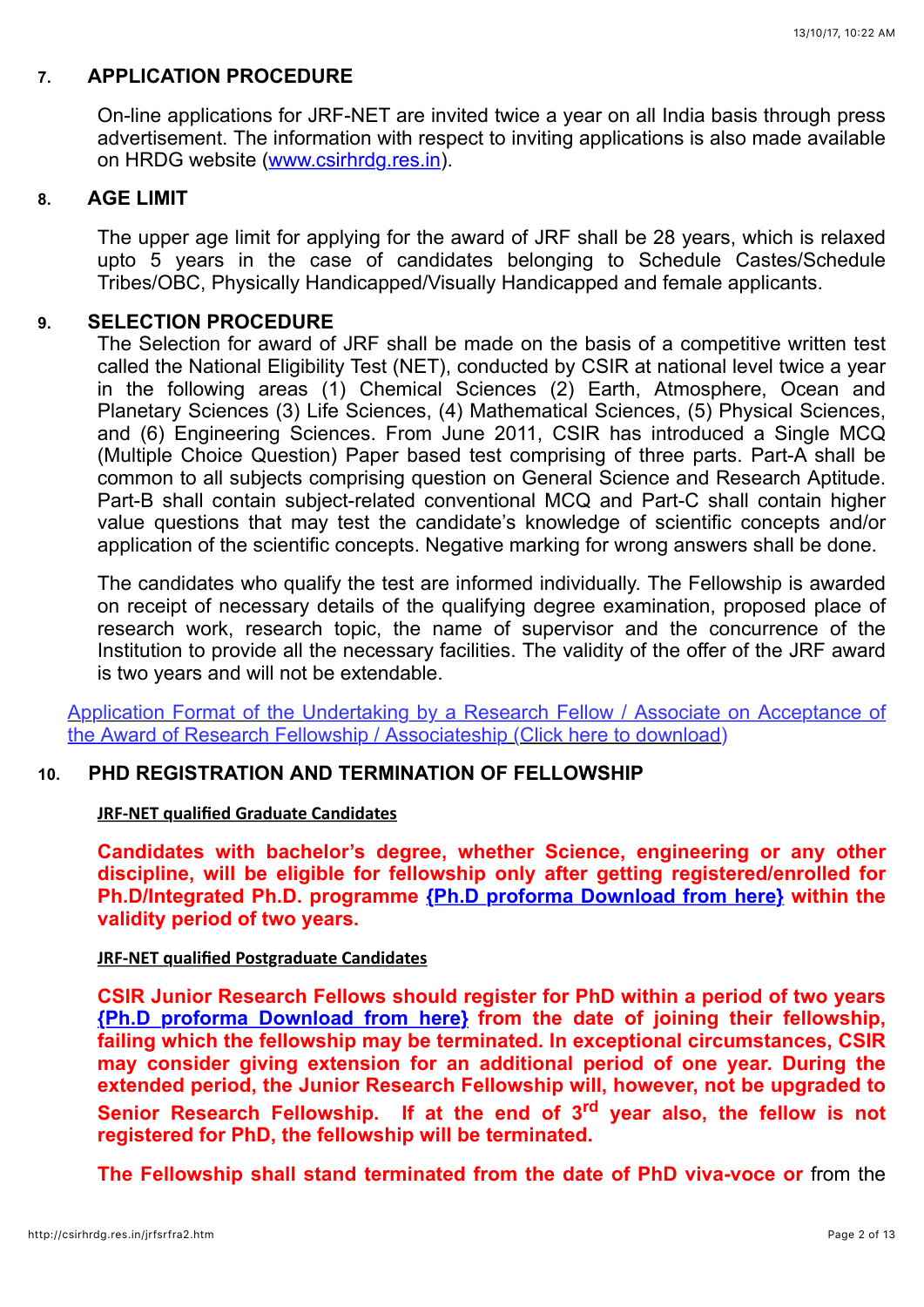date the Fellow resigns and his/her resignation has been accepted by CSIR or on completion of tenure. The fellowship may also be terminated if the institution where it is tenable refuses to provide facilities to the fellow on disciplinary grounds and so informs CSIR.

#### **11. STIPEND & TENURE**

- i. The stipend of a JRF selected through CSIR-UGC National Eligibility Test (NET) will be Rs 25,000/ p.m for the first two years. In addition, annual contingent grant of Rs. 20,000/- per fellow will be provided to the University / Institution. The guidelines for utilization of contingent grant are given in [Annexure–II](http://www.csirhrdg.res.in/srf_anx_2.pdf)
- ii. On Completion of two years as JRF and if the fellow is registered for PhD, the fellowship will be upgraded to SRF (NET) and the stipend will be increased to Rs. 28,000/- p.m for the 3rd and subsequent years, on the basis of assessment of Fellows' research progress/ achievements through interview by an Expert Committee consisting of the Guide, Head of the Department and External Member from outside the University/ Institution who is an expert in the relevant field, not below the rank of Professor/ Associate Professor. As far as possible the External Member should be the chairman of three members Committee. Where the guide happens to be the Head of the Department, the Dean, Faculty of Science or any senior member of the Department may be associated as the third member of the Committee [\(Annexure -III\)](http://www.csirhrdg.res.in/srf_anx_3.pdf). In the event of the Committee not recommending upgradation or the fellow has not registered for PhD, the candidate will continue as JRF with a stipend of Rs 25,000/ p.m for the 3rd year or his/her fellowship may be terminated depending upon the recommendation of the Committee and the decision of CSIR in this regard. The progress of research work of JRF will be assessed by duly constituted three members assessment committee again at the end of 3rd year for such upgradation.

It is expected that Fellows will have published work to their credit by the end of 3rd year. This shall form an important quantitative and qualitative criterion for judging the progress made by the candidate. If the work of JRF is still not found satisfactory for upgradation by the Committee or did not registered for PhD, the fellowship will be terminated. Further, if the progress is not satisfactory on completion of any sanctioned tenure, the fellowship will be terminated. Extension of tenure for the 4<sup>th</sup> year of SRF (NET) will be on the basis of the progress report and recommendation of the guide. The 5th year extension as SRF(NET) is permissible on the recommendation of a three member assessment Committee and progress report duly supported by publications in the form of reprints/preprints/manuscripts of the paper published, accepted or communicated for publication [\(Annexure-IV\)](http://www.csirhrdg.res.in/srf_anx_4.pdf). Noncompliance of CSIR norms for submission of annual progress report along with other requisite documents within six months after completion of yearly tenure may result in termination of fellowship/associateship.

The total tenure as JRF plus SRF(NET) will not exceed five years. This will include the tenure of Fellowship awarded by UGC/DST/DBT/ICMR/ICAR etc or any other funding agency/Institution. The order for continuation at the same rate of stipend as SRF(NET), continuation at the same rate of stipend as JRF or otherwise will be issued by the EMR Division of HRDG, CSIR. Extension may not also be granted if the fellow does not acknowledge the support of CSIR in his/her research publication(s).

## **12. CSIR SENIOR RESEARCH FELLOWSHIP (SRF)**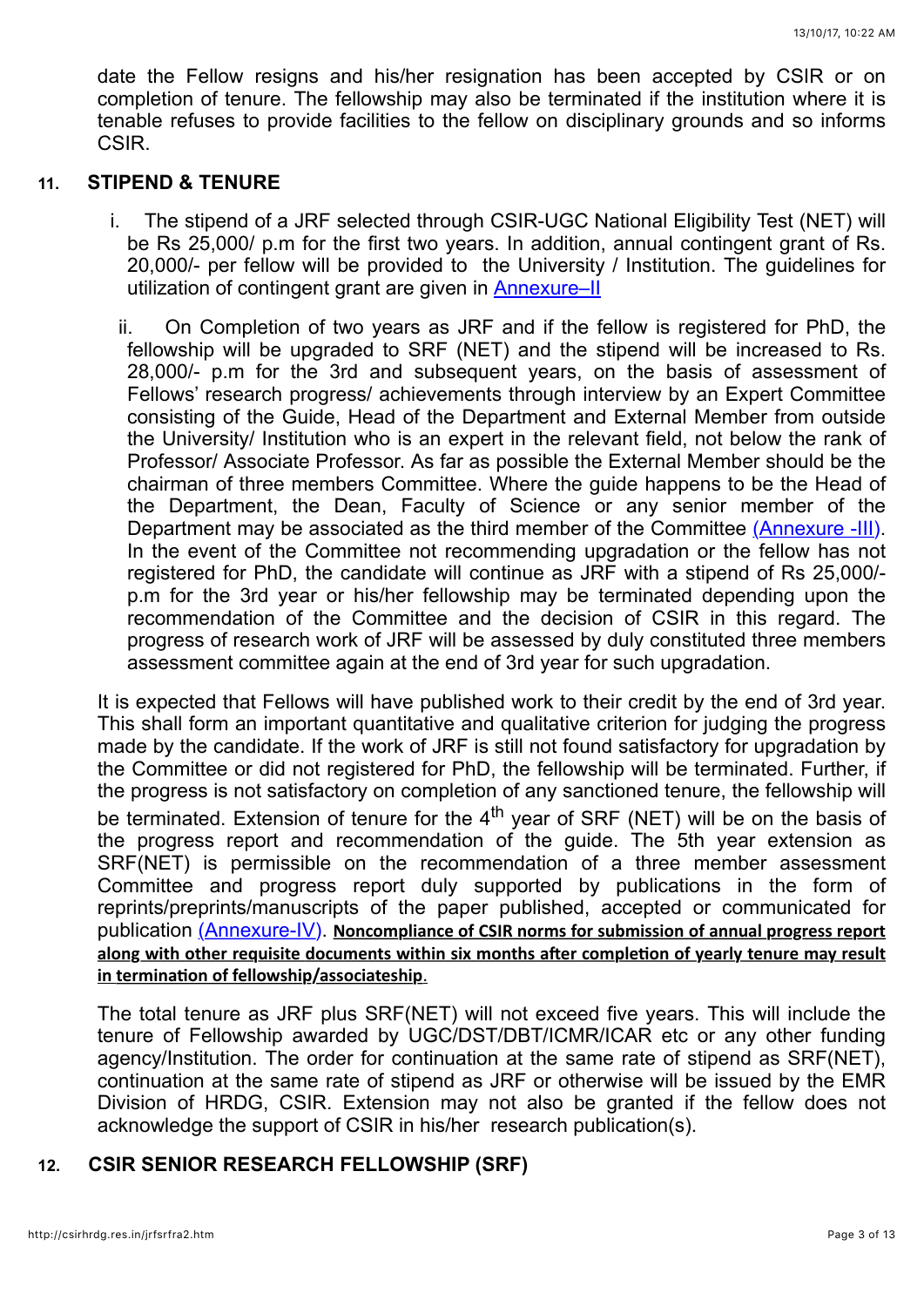A certain number of SRFs will be awarded each year by CSIR directly to those possessing the following qualification and experience:

MSc/BE/BTech or equivalent degree with at least 55% marks and one publication in SCI Journal and should have completed at least two years of post MSc/BE/BTech research experience;

OR

MTech/ME or equivalent degree in engineering/technology with at least 60% marks;

OR

BE/BTech or equivalent degree with at least 60% marks and two years research experience as on the last date of application;

OR

MBBS/BDS or equivalent with at least 60% marks and one year internship;

OR

BPharm/BVSc/BSc(Ag) or equivalent degree with at least 55% marks and one publication in SCI Journal and should have completed at least three years research experience;

OR

MPharm/MVSc/MSc(Ag) or equivalent degree with at least 55% marks and one publication in SCI Journal and should have at least one year research experience.

# **13. AGE LIMIT**

The upper age limit for applying for the award of SRF shall be 32 years. The upper age limit is relaxable upto 5 years in case of candidates belonging to scheduled castes/Scheduled Tribes/OBC, physically handicapped and female applicants.

#### **14. APPLICATION PROCEDURE**

On-line Applications for SRF are invited every year on all India basis through press advertisement. The information with respect to inviting applications is also made available on our website [www.csirhrdg.res.in](http://www.csirhrdg.res.in/). Applicants are required to apply on-line and the hardcopy of this on-line application duly completed and forwarded through the proposed Supervisor and Head of the Department/Institution and should be submitted within the prescribed date.

## **15. SELECTION PROCEDURE**

Selection will be made through interview whereby the assessment of academic record and published/project work is tested by discipline-wise high-level expert Committees.

Merely fulfilling of eligibility criteria may not entitle a candidate for being called for interview. Candidates will be called for interview after screening on the basis of criteria adopted by CSIR depending on the number of fellowships available. **CSIR reserves the right to call or not to call a candidate for interview**.

The validity of the award letter shall be six months from the date mentioned in the award letter. No extension beyond six months will be considered. Decision of CSIR in matters of selection for interview or for award of Fellowships etc. shall be final and binding on the candidate.

#### **16. TENURE**

The tenure of SRF will initially be 2 years. Extension of tenure for the 3<sup>rd</sup> year will be issued by EMR Division of HRDG (CSIR) after receiving the recommendation of three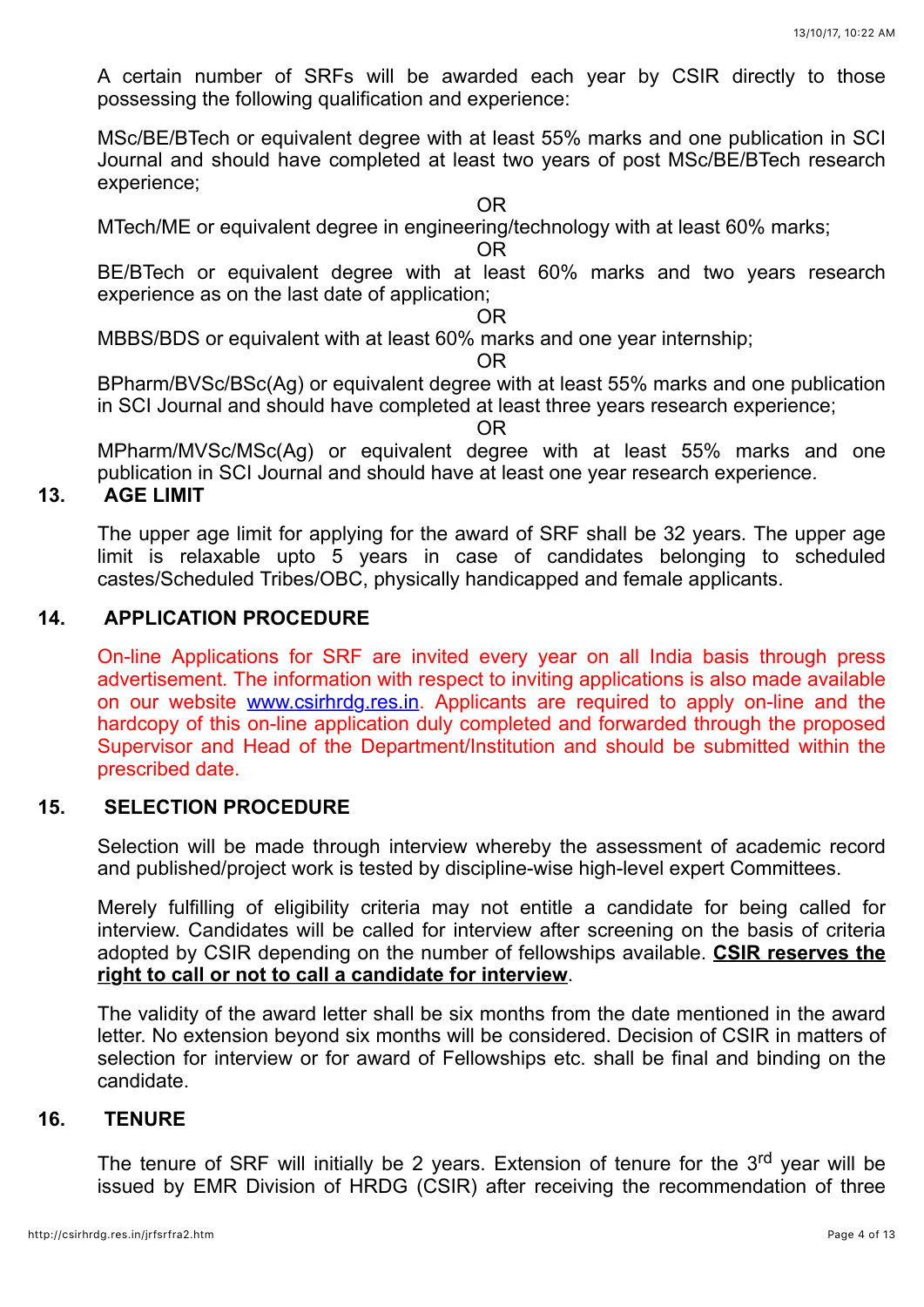member Expert Committee consisting of Guide, Head of Department and External Member from outside the University/ Institution who is an expert in the relevant field, not below the rank of Professor/Associate Professor and duly supported by detailed progress report [\(Annexure-IV\)](http://www.csirhrdg.res.in/srf_anx_4.pdf) and publications in the form of reprints/preprints/ manuscripts or paper communicated for publication [\(Annexure-V\).](http://www.csirhrdg.res.in/srf_anx_5.pdf) As far as possible the External member should be the Chairman of three members Expert Committee. The tenure of SRF in Engineering & Medical Sciences for candidates with professional bachelor and master degrees is four years (**The candidates having BE/BTech qualification in engineering discipline with two years of research experience and/or having MTech after BE/BTech in engineering discipline are eligible for four years fellowship under SRF-Direct Scheme of CSIR. Rest of the candidates will be eligible only for 3 years fellowsip i.e. candidate having graduate/postgraduate degree in basic science and thereafter done MTech in any discipline**). Extension for 3<sup>rd</sup> & 4<sup>th</sup> years will be issued by EMR Division according to the procedure outlined above. The total tenure as JRF and SRF combined (from all sources) will not exceed 5 years. The total period of tenure as Research Fellow/ Associate will include any other fellowship of equivalent status from any other agency/institute and is computed after deducting the tenure of fellowship/associateship already availed. A Research Fellow/Associate who joins on the first day of the month, his/her tenure will be completed on the last day of the previous month. In other cases the tenure will be completed on the last day of the same month of joining the Fellowship. Noncompliance of CSIR norms for submission of annual progress report along with other requisite documents within six months after completion of yearly tenure may result in termination of fellowship/associateship.

SRF will be terminated from the date of PhD viva-voce or completion of tenure, whichever is earlier.

#### **17. STIPEND**

### **A SRF in a science/engineering/medical & pharmaceutical, veterinary discipline is entitled to a stipend of Rs.28,000/- pm for the entire tenure of fellowship.**

### **GENERAL TERMS AND CONDITIONS FOR RESEARCH FELLOWSHIPS**

#### **18. AWARD OF FELLOWSHIP AND RELEASE OF GRANTS**

The Fellowship will be awarded to the selected applicants by a formal letter giving details of the grant and the conditions governing it, under intimation to the University/Institution, which forwarded their applications. The offer should be availed within two years in case of JRFs and six (6) months for SRF/RA from the date mentioned in the award letter. The grant money is payable in four installment (quarterly basis) during the financial year on presentation of claim bill, in triplicate, in prescribed proforma [\(Annexure-VI\)](http://www.csirhrdg.res.in/DBTIndi_May2017.pdf) duly signed by the Finance Officer/Head of the Institution. The first payment (installment) will be made after the receipt of the joining report of the fellow along with other necessary documents as mentioned in the award letter, through the Guide duly forwarded by the Executive Authority of the institute in whose favour the grant is to be released. Subsequent annual payments (on quarterly basis) will be made only after receipt of (a) the progress report of the Research Fellow in the prescribed proforma [\(Annexure-IV\)](http://www.csirhrdg.res.in/srf_anx_4.pdf) for the period ending 31 March and previous one year report, (b) utilization certificate **(**[Annexure-IX](http://www.csirhrdg.res.in/srf_anx_9.pdf)**)**, and statement of receipt and payment (statement of accounts) **(**[Annexure-X](http://www.csirhrdg.res.in/srf_anx_10.pdf)**)** incurred during the financial year ending 31 March, along with the claim bill for the next financial year from the concerned institution. The sponsor Institution/University may advance money for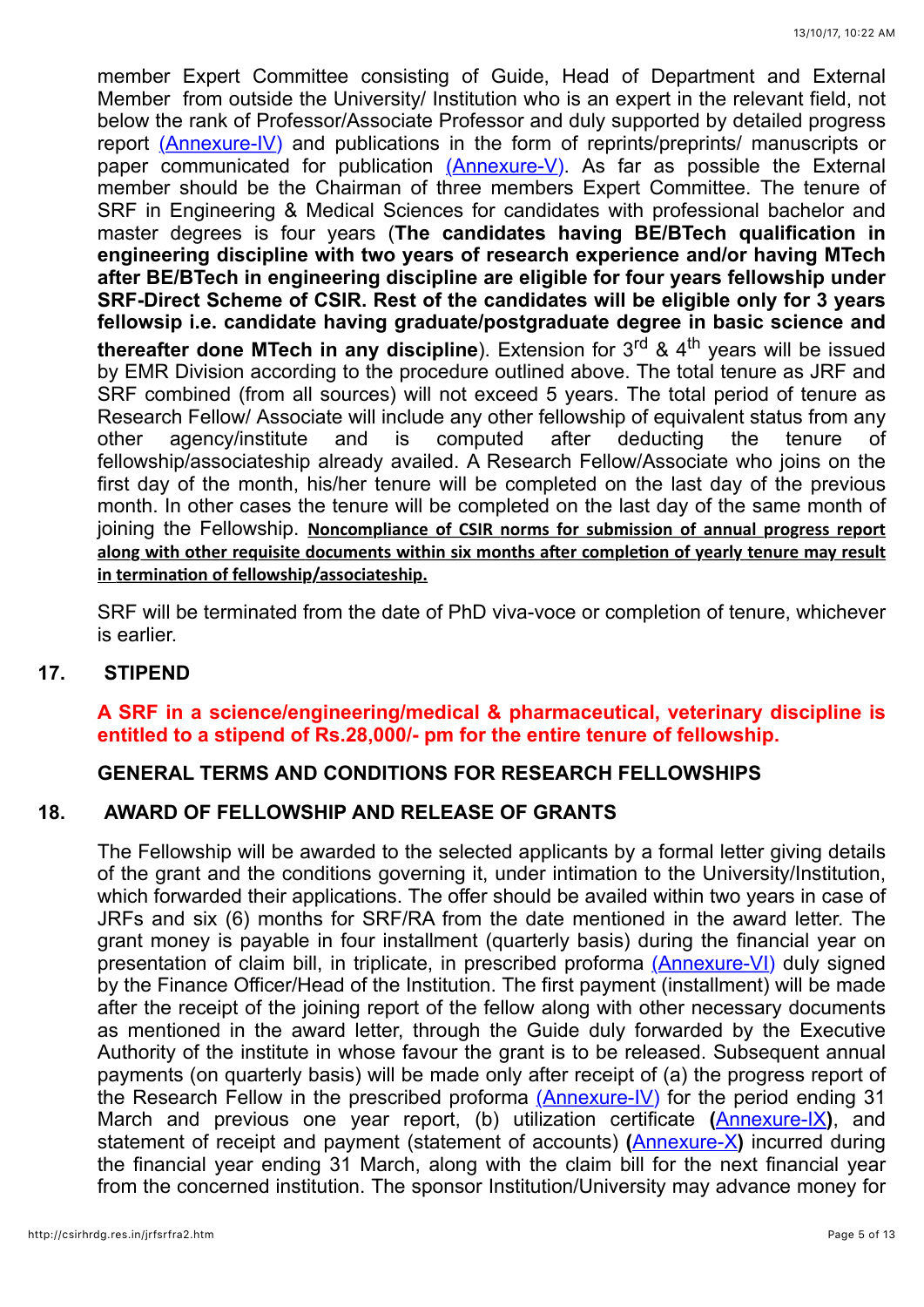payment of stipend to the fellow and to meet the contingent expenditure on his/her joining the fellowship for subsequent years, which may be adjusted subsequently on receipt of the grants from the CSIR for the Fellowship. The unspent amount of earlier payments and Interest Earned by Institutions/Universities on Grants released by CSIR for fellowships/associateships has to be refunded to CSIR at the end of a financial year or has to be adjusted while submitting/making the fresh claims for payment. The accounts should be maintained on ledger type system by the grantee Institution for the Research Fellow [\(Annexure-VII](http://www.csirhrdg.res.in/srf_anx_7.pdf)). The university/Institution shall be responsible for proper utilization of grant and for rendering the account to the CSIR-HRD Group.

#### **19. CONTINGENT GRANT**

An annual contingent grant of Rs.20,000/- per fellow is provided to the University/Institution. For less than one year, the contingent grant will be admissible on pro-rata basis. Part of this grant may be utilized in the interest of research work, purchase of books, etc. The unspent balance of contingency grant at the end of a year may be carried forward to the next year, however, the next release of contingency grant will be subject to adjustment of unspent balance of contingency grant of the previous year thereby restricting contingency expenditure to a maximum of Rs 20,000/- in a year. **Further, request (claim) for release of contingency grant of the previous financial year(s) will not be entertained**. The guidelines for utilization of the contingent grant are given in [Annexure-II.](http://www.csirhrdg.res.in/srf_anx_2.pdf) The CSIR Research Fellows will be given Rs.3,000/- (lump sum) extra on submission of PhD thesis in e-form. For details, **Head, CSIR's Unit for R&D of Information Products (URDIP), 'JOPASANA', 85/1, Paud Road (Near Vanaz Engineering Company), Kothrud, Pune -411 038, Maharashtra, may be contacted. The website address of URDIP is [www.urdip.res.in.](http://www.urdip.res.in/)**

**The University/Institution has to submit the consolidated Utilization Certificate (**[Annexure-IX](http://www.csirhrdg.res.in/srf_anx_9.pdf)**) and Statement of Expenditure (**[Annexure-X](http://www.csirhrdg.res.in/srf_anx_10.pdf)**) at the end of each Financial Year failing which grant-in-aid payable for next year will not be released.**

#### **20. PROGRESS REPORT**

The preparation of annual progress report on the research work done shall be essential part of the Fellow's work. Each Research Fellow shall submit his/her annual research report in the prescribed proforma [\(Annexure-IV\)](http://www.csirhrdg.res.in/srf_anx_4.pdf) within a period of 15 days after completion of one year tenure to CSIR (HRD Group) through his/her Guide/Head of the Department. It is essential to give up to-date and full information against all the columns of [Annexure-IV](http://www.csirhrdg.res.in/srf_anx_4.pdf). The results should be presented quantitatively in Tables/Figures and discussed in terms of the objectives and conclusions drawn should also be given. Fragmentary reports shall not be entertained. **The progress report should be always accompanied by copies of published papers, re-prints and pre-prints of papers accepted for publication, manuscripts of papers communicated for publication duly acknowledging financial assistance of CSIR. Noncompliance of CSIR norms for** submission of annual progress report along with other requisite documents within six months after completion of yearly tenure may result in termination of fellowship/associateship. Attendance record must accompany the annual report. The Guide/Head of Department shall bring out in his/her assessment report the share of originality and initiative of the fellow in carrying out the research work. If thesis is submitted for higher degree, this may be reported by the guide of the department to CSIR and the result when announced.

#### **21. PUBLICATION/PATENT**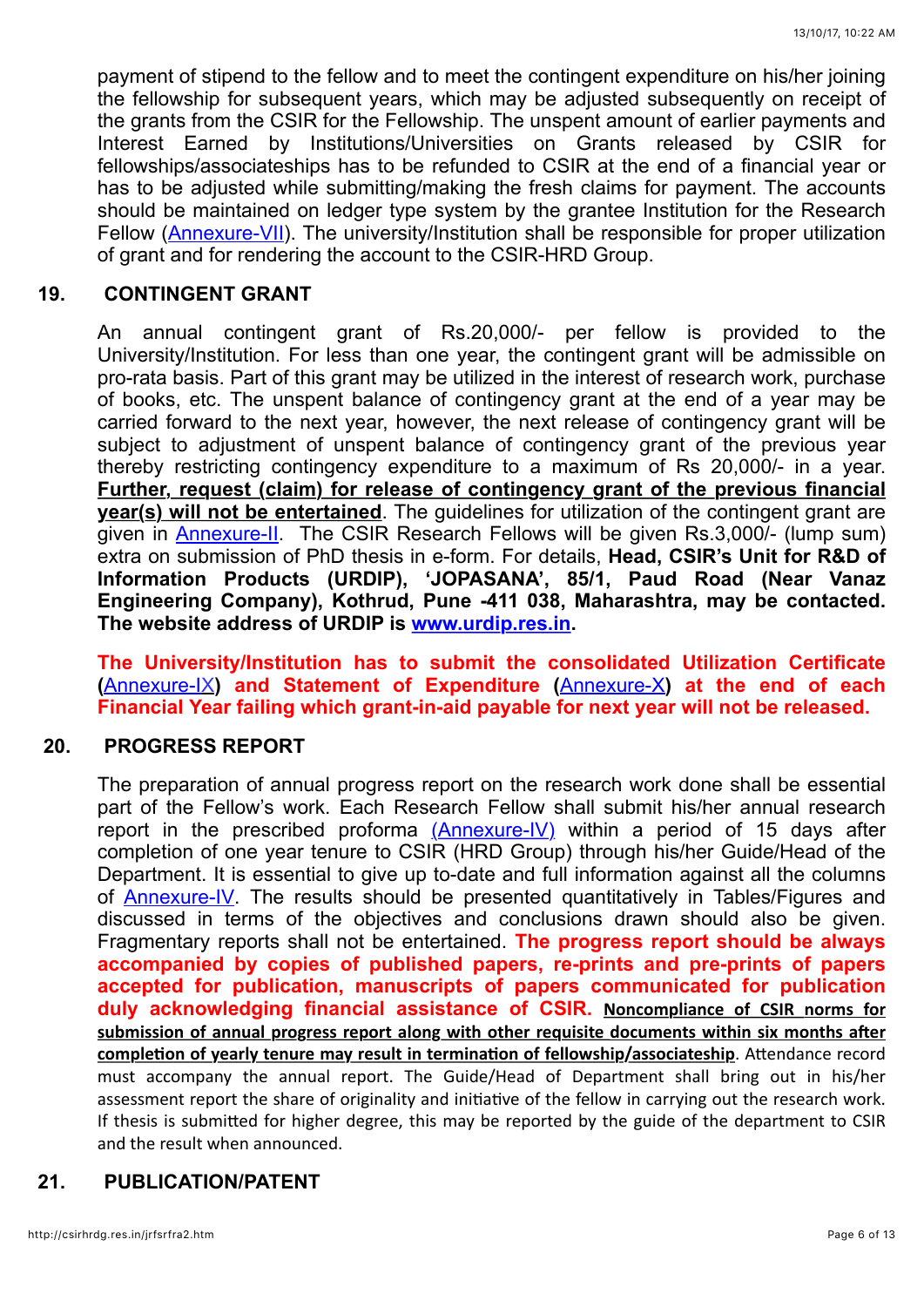(A) **Publication** The results of Fellow's research work may be published in standard refereed journals at the discretion of the Guide. IT SHOULD BE ENSURED THAT THE ASSISTANCE PROVIDED BY CSIR is ALWAYS ACKNOWLEDGED IN ALL SUCH PUBLICATIONS. One copy of the published research papers should be sent to CSIR.

(B) **Patent** The commercial exploitation of the results and ownership of patent rights pertaining to investigations concerning the intellectual work of the CSIR research fellows/associates will be as follows: (i) Public funded educational/research institution, to which a fellow is associated, may seek patent right at their own cost and/or commercial exploitation of the results of the investigation concerning the Intellectual work of the fellow and all rights would vest exclusively with the Institution concerned. All matters concerning ownership of IP and its licensing/exploitation would be governed by the IP policy of the concerned institutions. (ii) In case an institution, to which a fellow is associated, is not in a position to seek patent rights and/or commercial exploitation of the results of the investigation concerning the intellectual work of the fellow, CSIR at its own cost may seek the patent rights and/or commercial exploitation of the results of the intellectual work of the fellow and all rights would vest exclusively with CSIR. **(Issued vide CSIR OM NO. F.No. 6/IPR/2011/EMR-I dated 29th July 2011)**

#### **22. OBLIGATIONS OF RESEARCH FELLOW**

- i. He/She has to be a full time researcher and submit himself/herself to the disciplinary regulations of the University/ Institute/ Laboratory where he/she is working. Regular attendance of the fellow may be ensured by the department by keeping an attendance register.
- ii. In case a fellow decides to appear for competitive examination, he/she would invariably seek permission from the guide and inform CSIR about it.
- iii. The Research Fellow is not to take any assignment other than related to his/her approved research programme, paid or unpaid. However, if required, the fellow may assist the host institute in its academic work/other activities, as per guidelines of its PhD programme, provided such assignments should not hamper the progress of research work of the fellow.
- iv. Once a Research Fellow accepts the Fellowship and joins, it is incumbent on him/her to continue the research for the normal tenure of the fellowship or for such lesser duration in which the original objectives of the research problem have been achieved.
- v. No Fellow shall discontinue his/her Fellowship without prior approval of CSIR. In case he/she wishes to discontinue the fellowship prior to completion of the tenure on attainment of original objectives of research, he/she must submit the resignation to CSIR through the Guide one month in advance, indicating specific reasons for not continuing the Fellowship. The Fellowship shall cease from the date stipulated in the CSIR letter approving the resignation.
- vi. The research Fellow must send a detailed consolidated report of the research work done during the entire period of Fellowship on completion of the tenure/resignation of the Fellowship through the Guide to CSIR, in the prescribed proforma [\(Annexure-VIII\)](http://www.csirhrdg.res.in/srf_anx_8.pdf), within one month.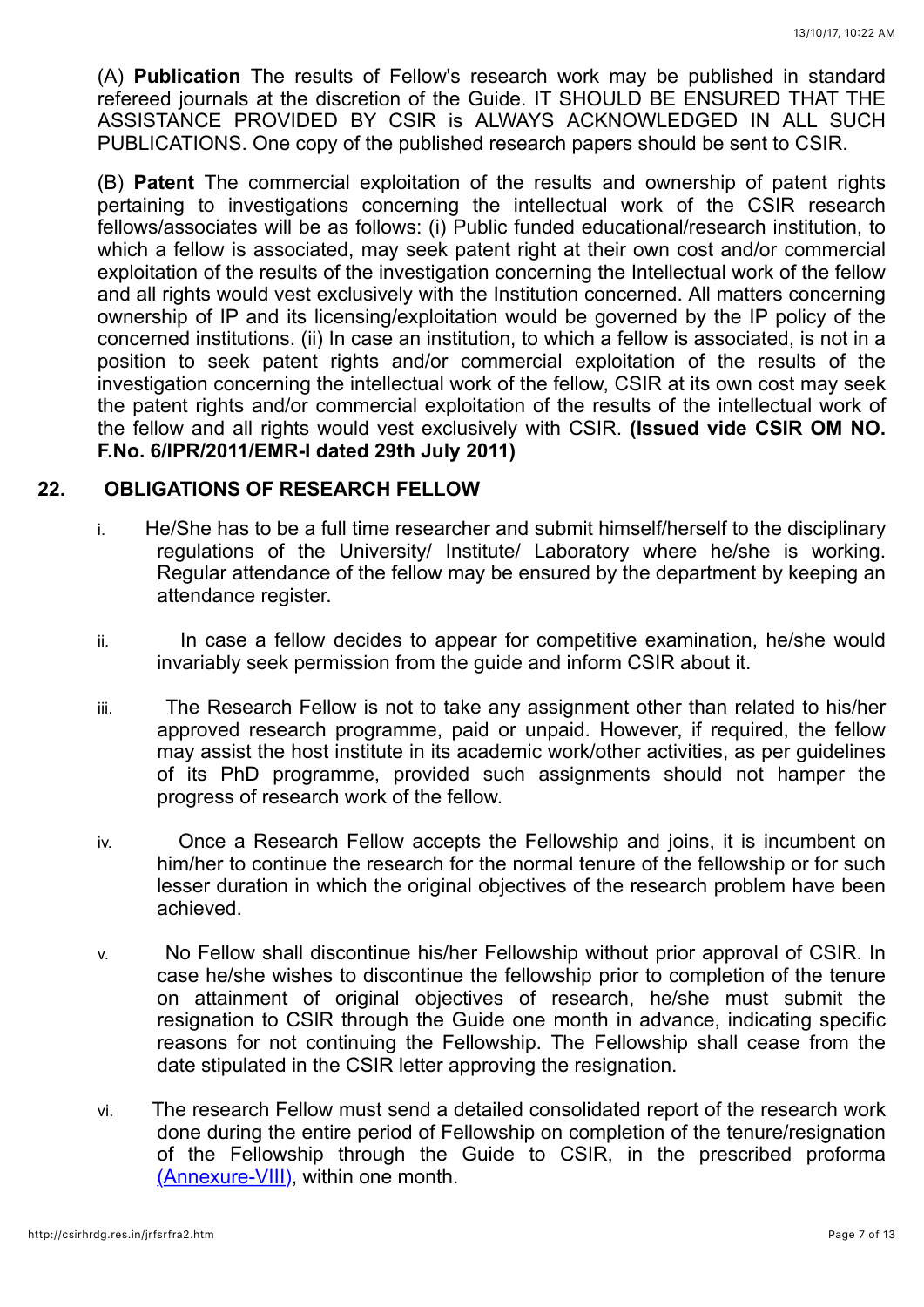- vii. During the tenure of the Fellowship, the Fellow shall correspond with CSIR only through the Guide with the approval of the Head of the Institution.
- viii. The Research Fellow shall keep CSIR informed about his/her getting the higher degree, submission of thesis for Ph.D., MD, MDS, MS, MPhil, ME etc. and submission/acceptance/publication of any research paper arising out of the research work done during the tenure of the fellowship. He/She must acknowledge the support of CSIR in the publication(s). One copy each of all the research papers published must be sent to CSIR at each stage of publication/ manuscript/reprint.

#### **23. TEMPORARY TEACHING & RESEARCH JOB**

A Research Fellow on the recommendation of Guide, and provided that his/her University/ Institute has no objection, may be permitted by CSIR to take up temporary paid lectureship/research job in a recognized R&D Institution/University, College/Institute of repute/Recognized R & D Institution/ PDF studies in India & abroad for a period not exceeding one year during the entire tenure of the Fellowship (JRF & SRF together). The Research Fellow will not be entitled to any extension of the Fellowship for such periods. The Fellow will not be entitled to stipend and contingency grant during such leave. Such leave period will be counted in the tenure. Such leave can be taken only after joining and working as Research Scholar at least for one year. Fellow has to report for duty at the same place from where he proceeded on leave.

#### **24. LEAVE**

Leave with stipend not exceeding 30 days for each completed year of tenure may be allowed by the Guide after the request has been communicated to CSIR. The leave will be treated as part of the Fellow's tenure. The leave due can be carried over to the next year, however not more than 90 days can be accumulated at any time during the tenure. Of this not more than 30 days can be availed in a calendar year with stipend and beyond that any leave will be treated as "Leave Without Stipend". During the first year of Fellowship or any uncompleted year, leave may be granted on pro-rata basis. Sanction of leave without stipend may be considered by CSIR under special circumstances. In case a Fellow proceeds on leave before expiry of Fellowship tenure, he/she must join back before the expiry of tenure; failing which the tenure will be deemed to have terminated with effect from the date he/she proceeded on leave. The fact of joining back from leave should be communicated to CSIR immediately. As the CSIR releases the grant in advance, therefore, the amount on account of "Leave Without Stipend" has to be refunded to CSIR at the end of a financial year or adjusted against the fresh claim, if any.

- **25.** The Guide can grant leave to a Fellow in his/her charge with the concurrence of the Head of the Institution/Department if the leave is due as prescribed in para 24 above. If leave is not due, such cases will be decided by CSIR only. The Fellow should not be allowed to proceed on leave to visit abroad for attending conferences/seminars etc. without prior approval of the CSIR well in advance. The entire duration of such foreign visits if funded by any national/international agency, whether partially or fully, would be treated as leave without stipend.
- **26.(i)** Women Fellows with less than two surviving children are entitled to full stipend plus HRA, during the period of absence upto 180 days on grounds of maternity. Such leave shall be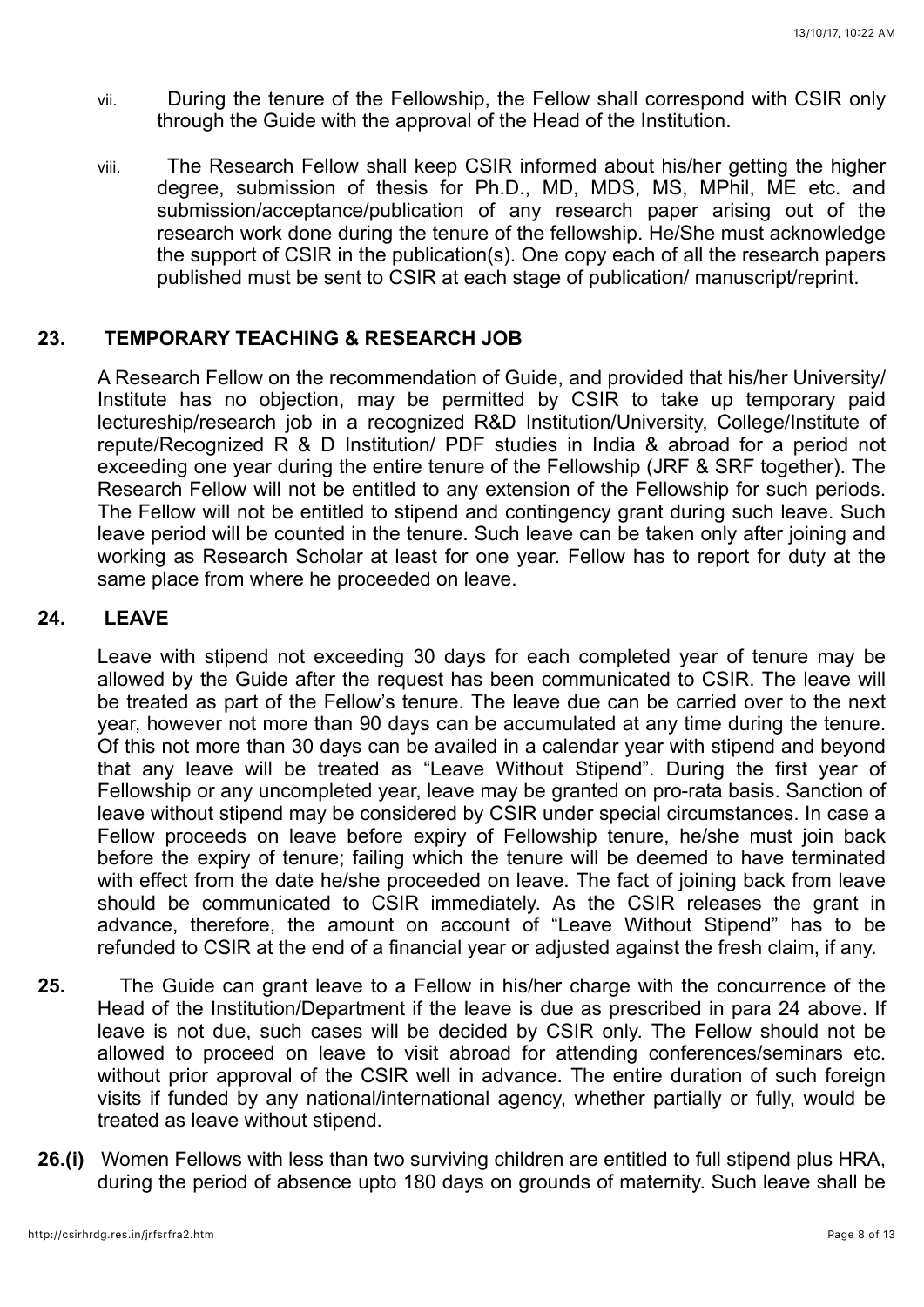sanctioned by the Guide under intimation to CSIR. The Fellowship amount for leave period will be paid after the fellow resumes duty and submits a medical certificate in support of actual confinement. It is expected that the Fellow will make up for the research work during the remaining tenure.

**26.(ii)** Male Fellows of CSIR with less than two surviving children are entitled for 15 days paternity leave during confinement of his wife on submission of relevant documentary proof.

#### **27. TRANSFER OF FELLOWSHIP**

The fellow should carefully choose the host institution, guide/supervisor, availability of necessary infrastructural and other research facilities etc. to carry out his/her research before joining. **Request for transfer of fellowship will not be entertained except on compelling circumstances for which the fellow & his/her guide should submit proper justification. The No Objection Certificate should be produced by the Fellow/ Associate from supervisor and Head of Department of University/Institute from where transfer is sought and consent of the Guide/Host Institute where Fellowships is sought to be transferred by giving reasons of transfer. No fellow will be allowed to join another institute without seeking prior approval from CSIR for "transfer of fellowship" and if he/she joins elsewhere without approval of CSIR, his/her fellowship may be terminated. Fellowship/Associateship will stand terminated from the date of resignation**. Further, no transfers will be allowed in the last six months of the tenure of fellowships & also after submission of Ph.D. thesis.

#### **28. TERMINATION OF FELLOWSHIP**

**Senior Research Fellowship will be terminated from the date of viva-voce of PhD or on completion of fellowship tenure, whichever is earlier.** The fellowship shall also stand terminated from the date the Fellow resigns and his/her resignation has been accepted by CSIR. The Fellowship may be terminated by the CSIR on the recommendation of the Supervisor and Head of the Department/Institution. The fellowship may also be terminated if the institution where it is tenable, refuses to continue to provide facilities to the fellow on disciplinary grounds and so informs CSIR.

- **29.** If a fellow leaves without permission, stipend due at any time shall not be paid to him/her by the Institution, till all University and other dues are cleared and certified by the University/Institution. Responsibility in such cases shall be that of the University/Institution concerned.
- **30.** The unspent balance of grant lying with the Institution at any time due to termination /resignation/transfer of fellowship of a Fellow/Leave sanctioned without stipend/interest earned on grants released by CSIR must be refunded to CSIR immediately by means of a demand draft in favor of Deputy Secretary, EMR, CSIR Complex, New Delhi.
- **31.** Research Fellows must settle their claims within one year of leaving the Fellowship. No claim will be admitted by CSIR after one year of leaving the Fellowship.

### **32. ACCOMMODATION / HRA**

All Research Fellows may be allowed hostel accommodation wherever available and those residing in hostel provided by University/Institute will not be eligible for HRA. Reimbursement of hostel fee is not permissible. Where this is not possible, house rent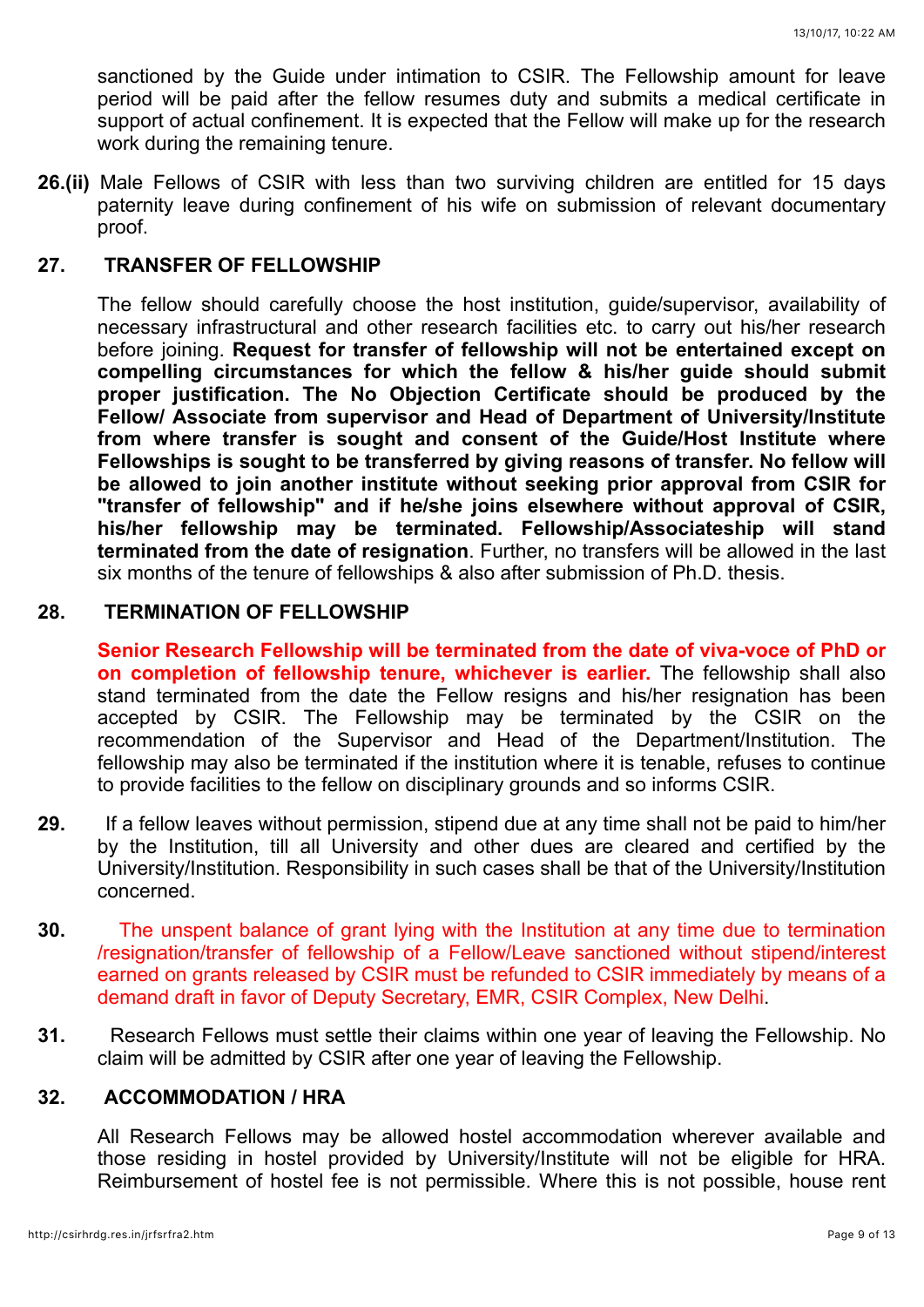allowance will be allowed as per the rules of the host institutions. In no case it should exceed the rates payable to Central Government Employees in that area. The basis for calculating HRA will be the actual stipend of the Research Fellow. The concerned institution will send HRA claim bill, in triplicate separately in respect of the Fellows who fulfill the requisite conditions of the host institution.

#### **33. MEDICAL BENEFITS**

- **33.1** Further, all Research Fellows may be provided medical facility as per Central /State Government Medical norms. This will be limited to the fellow only and not for his/her family members/dependents.
- **33.2** The host institute may get the fellows/associates medically examined at the time of joining or thereafter.

#### **34. OVERHEAD CHARGES**

- **34.1** For maintaining and timely submission of the accounts of CSIR grants, the beneficiary University/Institution is entitled to claim from CSIR the overhead charges at the following rates.
	- a) For Research Fellows and Associates: Rs.500/- per year per fellow without any ceiling on the total amount.
	- b) The rates are made applicable from the financial year 1998-99 onwards.
- **34.2** The admissibility of the overhead charges shall be subject to the timely submission (within one month) of the following statement/documents to CSIR.
	- a) Consolidated list of research fellows/associates working/terminated/ transferred/ resigned in the particular year with their date of termination/transfer/resignation of fellowship/associateship.
	- b) Year-wise information with respect to the PhD degrees awarded to CSIR Research Fellows (JRF/SRF)/PhD theses submitted by CSIR Research Fellows (JRF/SRF).
	- c) Consolidated utilization certificate ([Annexure-IX\)](http://www.csirhrdg.res.in/srf_anx_9.pdf) in respect of all the fellows during the financial year in question.
	- d) Statement of Receipt & Expenditure  $(Anhexure-X)$  of CSIR grants head-wise and year-wise. Audited statement by statutory auditors or government auditors may be sent later on.
	- e) Details of refunds of unspent balance of terminated Fellowships/Associateships, transferred Fellowships/Associateships, scholars who resigned during the year/Leave sanctioned to fellow(s) without Stipend and the Interest Earned on Grants released by CSIR along with cheque/draft number, date & issuing bank branch etc.
	- f) Abstract of claim for overhead charges.
- **34.3.** Payment of the overhead charges to the employees maintaining accounts of CSIR shall be made only on authorization by CSIR and on receipt of the statement/documents mentioned above.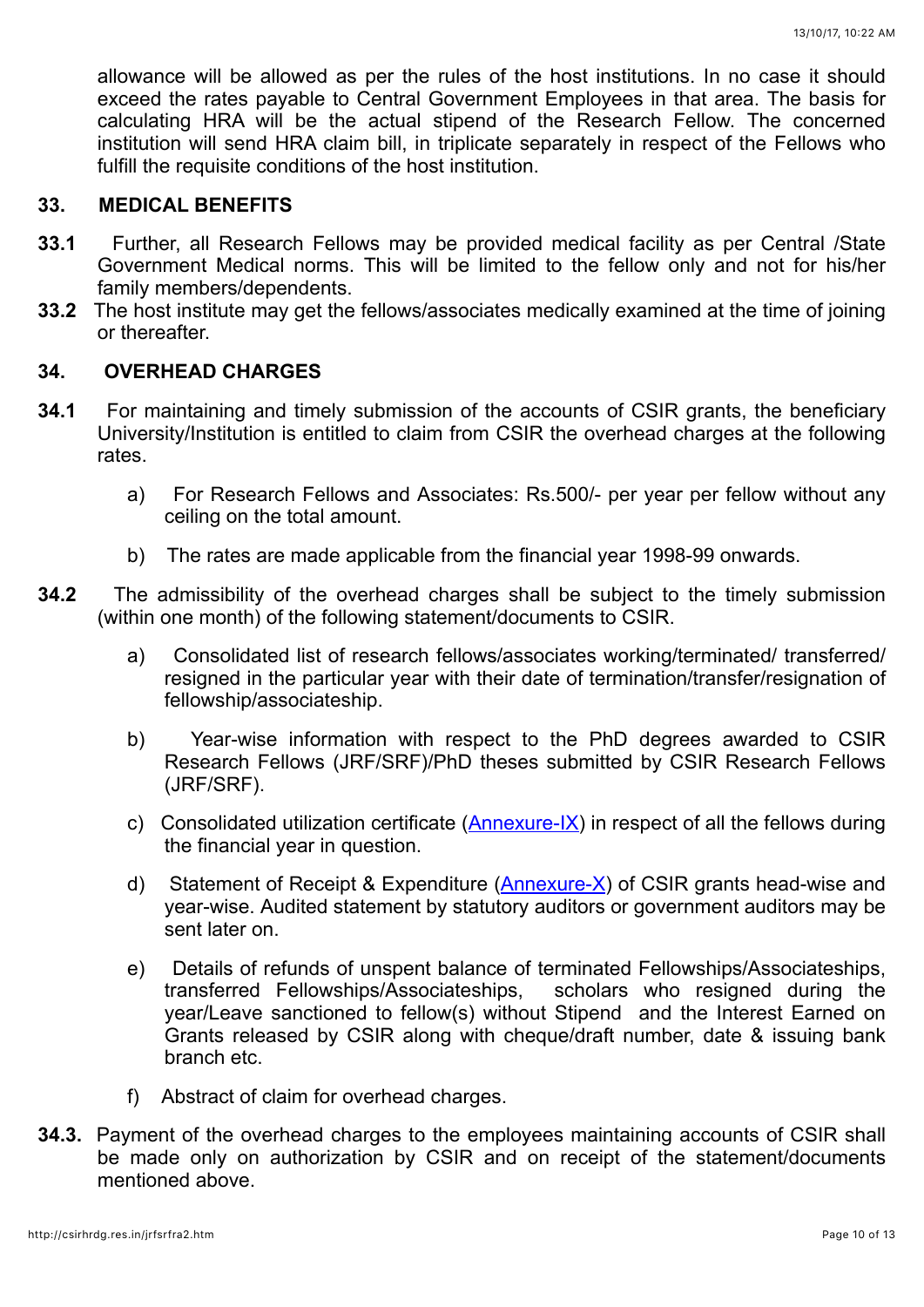**34.4.** The utilization of overhead charges will be at the discretion of the institute/university.

### **35. SRF (EXTENDED) \*\*\*Programme has been discontinued w.e.f. 01-04-2016.**

For those meritorious candidates who have submitted their PhD thesis and are awaiting the award of PhD degree and have at least one publication in SCI journal may apply for SRF (Extended). The tenure will be for a maximum period of one year only. This tenure of SRF (Ext) will be counted in case the candidate applies and get selected as CSIR RA, after getting the PhD degree. The upper age limit for SRF (Ext) is 33 years. SRF (Extended) will be governed by rules as applicable to Research Associates (RA).

### **36. CSIR RESEARCH ASSOCIATESHIP (RA)**

A certain number of RA-ships may be awarded each year directly by CSIR to young research workers who have shown promise in original research and propose to pursue research work in science, engineering, medicine or technology on specific projects. The Associate will do full time research work on problems stated in his/her application and approved by CSIR.

# **37. ELIGIBILITY**

a) PhD (in a science or engineering subject) or MD/MS/MDS (in medical science subject) or ME/MTech/MPharm/MVSc with three years R&D experience as on the last date of application, evidenced from fellowship or associateship or from date of registration of PhD.

b) PhD (science/engineering) thesis submitted are also eligible for RA'ship. Selection in such cases will be subject to the condition that PhD viva-voce done & declared qualified for award of PhD/awarded PhD degree before the expiry of the validity of the award offer.

c) The candidate applying for Research Associateship must have at least one research publication in standard refereed journal as listed in Journal Citation Reports (JCR).

#### **38. AGE LIMIT**

The upper age limit for applying for award of RA shall be 35 years. The upper age limit is relaxable upto 5 years in the case of applicants belonging to scheduled castes/scheduled tribes/OBC, physically handicapped and women applicants.

#### **39. APPLICATION PROCEDURE**

Same as given at "Para-14".

### **40. SELECTION PROCEDURE**

Same as given at 'Para-15'

### **41. STIPEND**

The consolidated stipend of RA will be one of the following.

a) Rs.36,000/- (fixed)

b) Rs.38,000/- (fixed)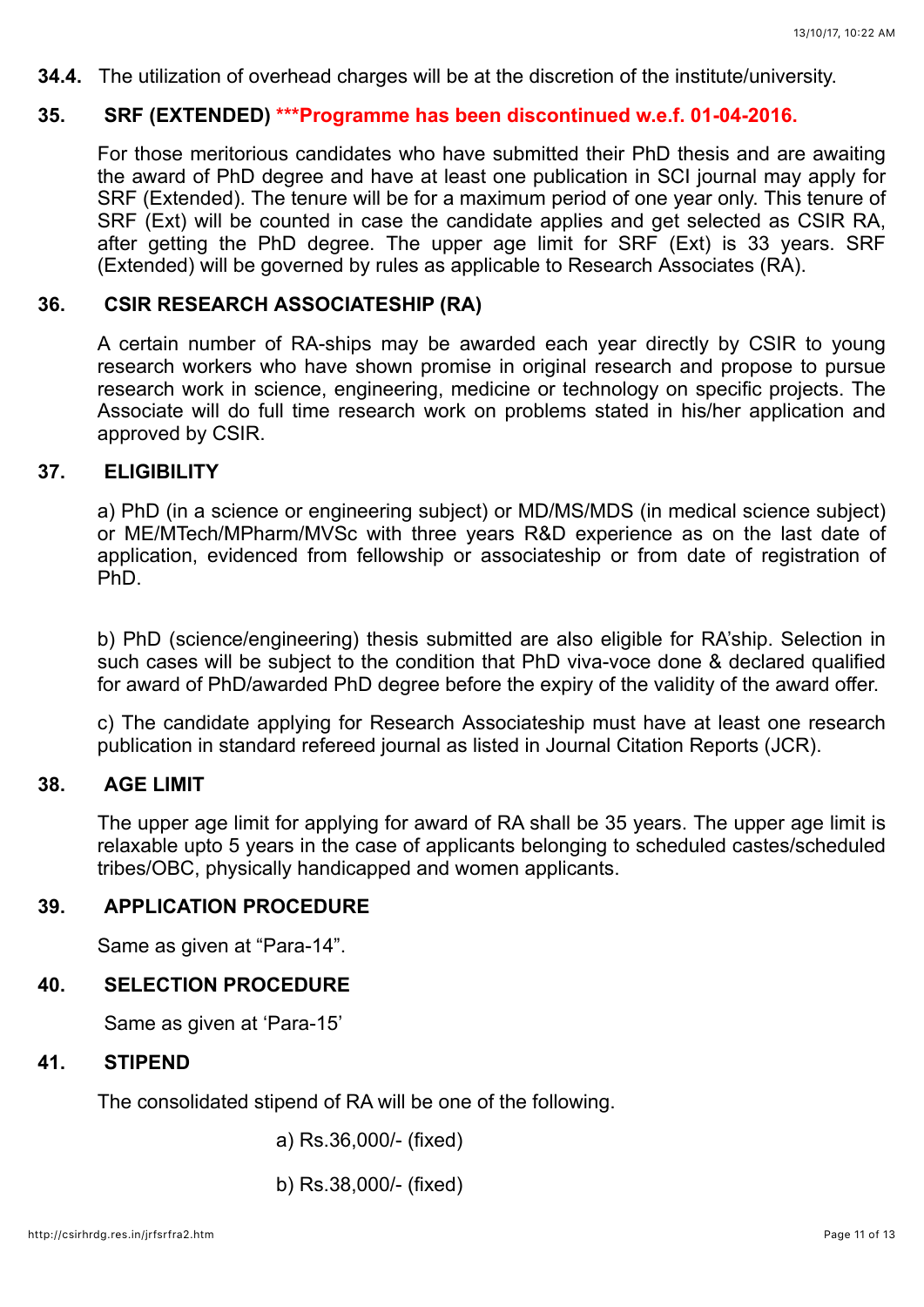#### c) Rs.40,000/- (fixed)

The stipend may normally be fixed at Rs.36,000/-. However, a selected RA may be placed in the higher stipend if there is ample justification and such recommendation is made by the discipline wise Selection Committee and approved by DG, CSIR.

#### **42. TENURE**

Research Associateship (RA) will be tenable initially for a period of one year. It may be extended further at the discretion of CSIR. In such a case the progress of RA would be assessed each year by high level discipline wise Assessment Committee consisting of one external member not below the rank of Professor, Supervisor of the candidate and Head of the department. If the supervisor happens to be the Head of the department, another professor of the same Department may be associated with the Committee. External member should be preferably chairman of the three members Committee. However the order for extension or otherwise will be issued by the EMR Division after having considered by the high level discipline wise Committee's report, together with the detailed progress report duly supported by reprints/ preprints/manuscript of the papers published, accepted or communicated. **Noncompliance of CSIR norms for submission of annual progress report along with other requisite documents within six months after completion of yearly tenure may result in termination of fellowship/associateship**. The total tenure of RA is 3 years including the tenure of associateship awarded by UGC/DST/ICMAR/ICAR etc. and the period availed by him/her as SRF(Ext) awarded by CSIR.

#### **43. AWARD OF ASSOCIATESHIP AND RELEASE OF GRANTS.**

The procedures will be the same as applicable in case of the Fellowship (as explained at Para: 14-18).

#### **44. CONTINGENT GRANT**

The Contingent grant is Rs.20,000/- per annum. The details in para 19 of the Fellowship will be applicable for utilization of this grant.

- **45.** The associate shall present yearly reports on the progress of his /her work, through the supervisor and the Head of the Department in the University/Institution, in the prescribed proforma [\(Annexure-IV\)](http://www.csirhrdg.res.in/srf_anx_4.pdf).
- **46.** The associate shall, at the expiry of the Associatship submit a comprehensive report of the work done during the entire period of Associateship, through the supervisor, to CSIR in the published work (manuscript, reprints) [\(Annexure-VIII\)](http://www.csirhrdg.res.in/srf_anx_8.pdf).
- **47.** If an Associate wishes to leave the Associateship before the end of the tenure, it should be with the prior approval of CSIR.
- **48.** The Asociateship can be terminated, if the CSIR is not satisfied with the progress or conduct of the Research Associate.
- **49.** For the rules regarding selection, payment of funds, utilization of the contingent grant, submission of progress report, tenure, publications and the patents, leave for temporary or paid lectureship research job etc. the general rules applicable to JRFs & SRFs will apply to RAs also.